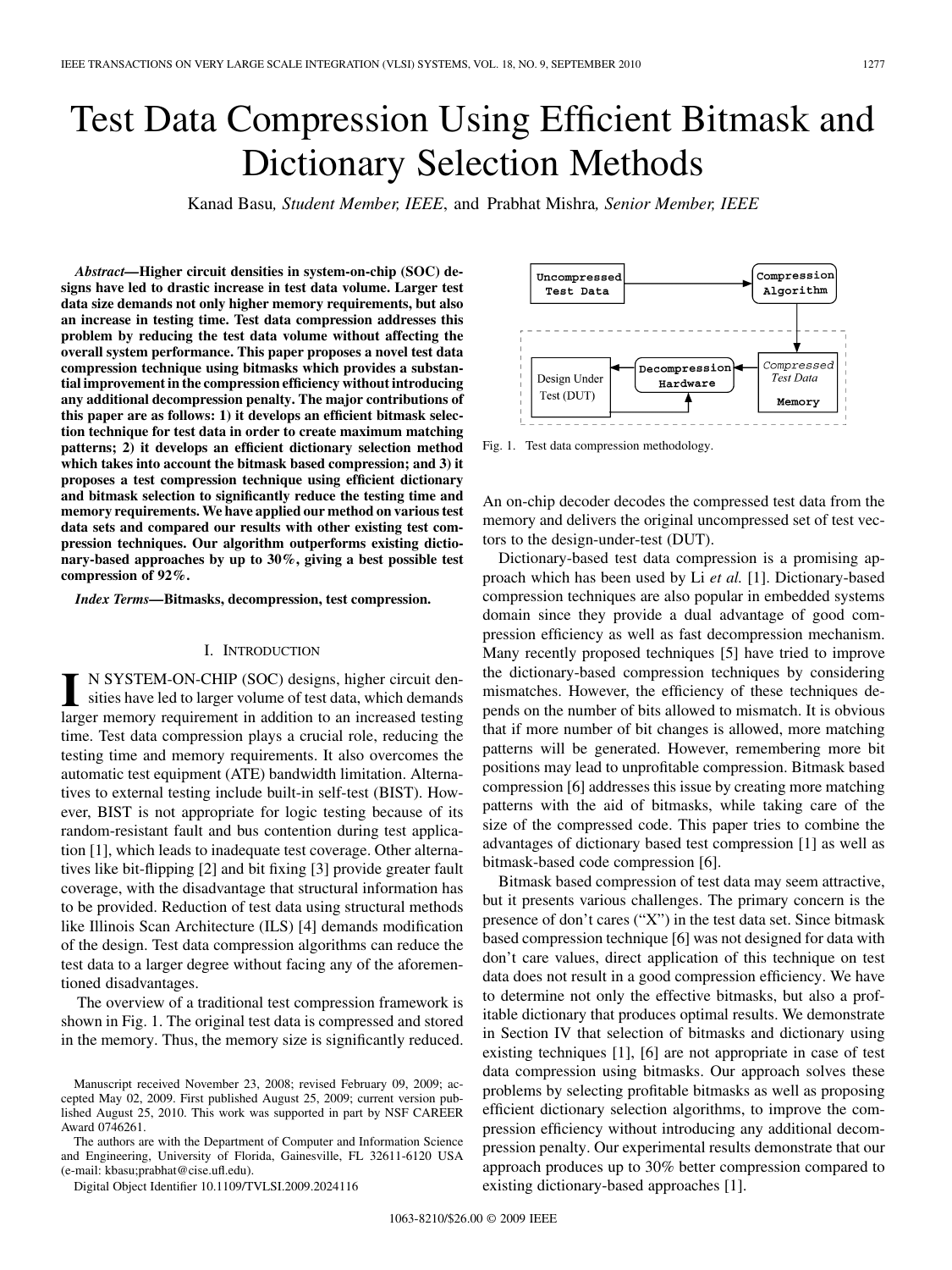The rest of this paper is organized as follows. Section II describes related work in the area of test data compression. Section III briefly describes bitmask based compression and associated challenges in applying it for test data compression. Section IV presents our compression technique. Section V describes our decompression mechanism. Section VI presents the experimental results. Finally, Section VII concludes this paper.

## II. RELATED WORK

Test data compression has manifested itself as a serious problem for a long time. Different compression techniques have been proposed over the years to reduce the test data volume. Some of them are statistical coding [7], run length coding [8], Golomb coding [9], selective Huffman coding [10], run length Huffman coding [11], Tunstall coding [12], LZW coding [13], 9-coded technique [14], heterogeneous compression technique [15], FDR coding [16], multilevel Huffman coding [17], [18] and variable to variable Huffman coding [19]. Reda [20] and Volkerink [21] have shown test data reduction using an on-chip pattern decompression scheme. We have compared our technique with these approaches in Section VI using ISCAS'89 benchmarks obtained from MINTEST ATPG programs.

Dictionary-based compression techniques have been recently used to reduce the test data volume in SOCs. Li *et al.* [1] and Reddy *et al.* [22] used fixed length dictionary entries to reduce test data volume. Dynamic dictionaries along with LZ77 technique has been used by Wolff *et al.* [23]. Wurtenberger *et al.* [24] have proposed a test data compression method by remembering the mismatches with the dictionary entries. A detailed comparison between their approach and ours is provided at the end of this section. We have proposed a bitmask-based compression technique, which renders significantly better results than Li *et al.* [1], as demonstrated in Section VI. Bitmask-based compression was developed by Seong *et al.* [6] for code compression in embedded systems. We have employed a modified version of the bitmask-based compression technique in our test data compression. Our results have demonstrated significant improvement in compression efficiency compared to existing bitmask based compression as shown in Section VI.

Wurtenberger *et al.* [24] have proposed a test data compression technique which is somewhat similar to our approach to remember the mismatches from the dictionary entries. However, there are significant differences between the two approaches. While they [24] try to remember the positions of the bit changes, our method uses bitmasks to account for the mismatch. Due to considering only one bit-fix, [24] looses the opportunity of taking care of multiple mismatches. This is quite evident from our experimental results in Section VI. Our approach performs 10%–30% better compression while uses simpler decompression engine compared to them.

## III. BACKGROUND AND MOTIVATION

This section briefly describes bitmask-based code compression [6], and highlight the challenges in employing bitmaskbased technique for test data compression.



Fig. 2. Bitmask-based test data compression.

## *A. Bitmask-Based Test Data Compression*

Bitmask-based compression is an enhancement on the dictionary-based compression scheme, that helps us to get more matching patterns. In dictionary-based compression, each vector is compressed only if it completely matches with a dictionary entry.

As seen in Fig. 2, we can compress up to six data entries using bitmask based compression. The compressed data is represented as follows. Those vectors that match directly are compressed with 3 bits. The first bit represents whether it is compressed (using 0) or not (using 1). The second bit indicates whether it is compressed using bitmask (using 0) or not (using 1). The last bit indicates the dictionary index. Data that are compressed using bitmask requires 7 bits. The first two bits, as before, represent if the data is compressed, and whether the data is compressed using bitmasks. The next two bits indicate the bitmask position and followed by two bits that indicate the bitmask pattern. For example, the last data vector in Fig. 2 is compressed using a bitmask. The bitmask position is 11, which indicates the fourth even bit position from left. For this case, we have assumed fixed bitmasks, which are always employed on even-bit positions and hence only 2 bits are sufficient to represent the four positions in a 8-bit data. The last bit gives the dictionary index. The bitmask XORed with the dictionary entry produces the original data. More details on the types and positions of bitmasks will be described in Section IV-B in the context of test data compression. In this example, the compression efficiency is 27.5%, based on the following formula expressed as percentage:

Compression Efficiency =  $\frac{\text{Original Size} - \text{Compressed Size}}{\text{O}}$ Original Size

Since existing approach does not handle don't cares ("X"), in this example we have replaced all don't cares by 1. Note that we could have replaced all don't cares with 0's as well. In that case, it will result in worse compression efficiency of 2.5%. A better compression efficiency can be achieved by selectively replacing the don't cares with "0" or "1" instead of replacing all by 0's (or 1's). It is a major challenge to identify the selective replacement to generate the best possible compression efficiency.

# *B. Challenges in Bitmask Based Compression*

This section outlines various challenges in using bitmaskbased approach in test data compression. There are three major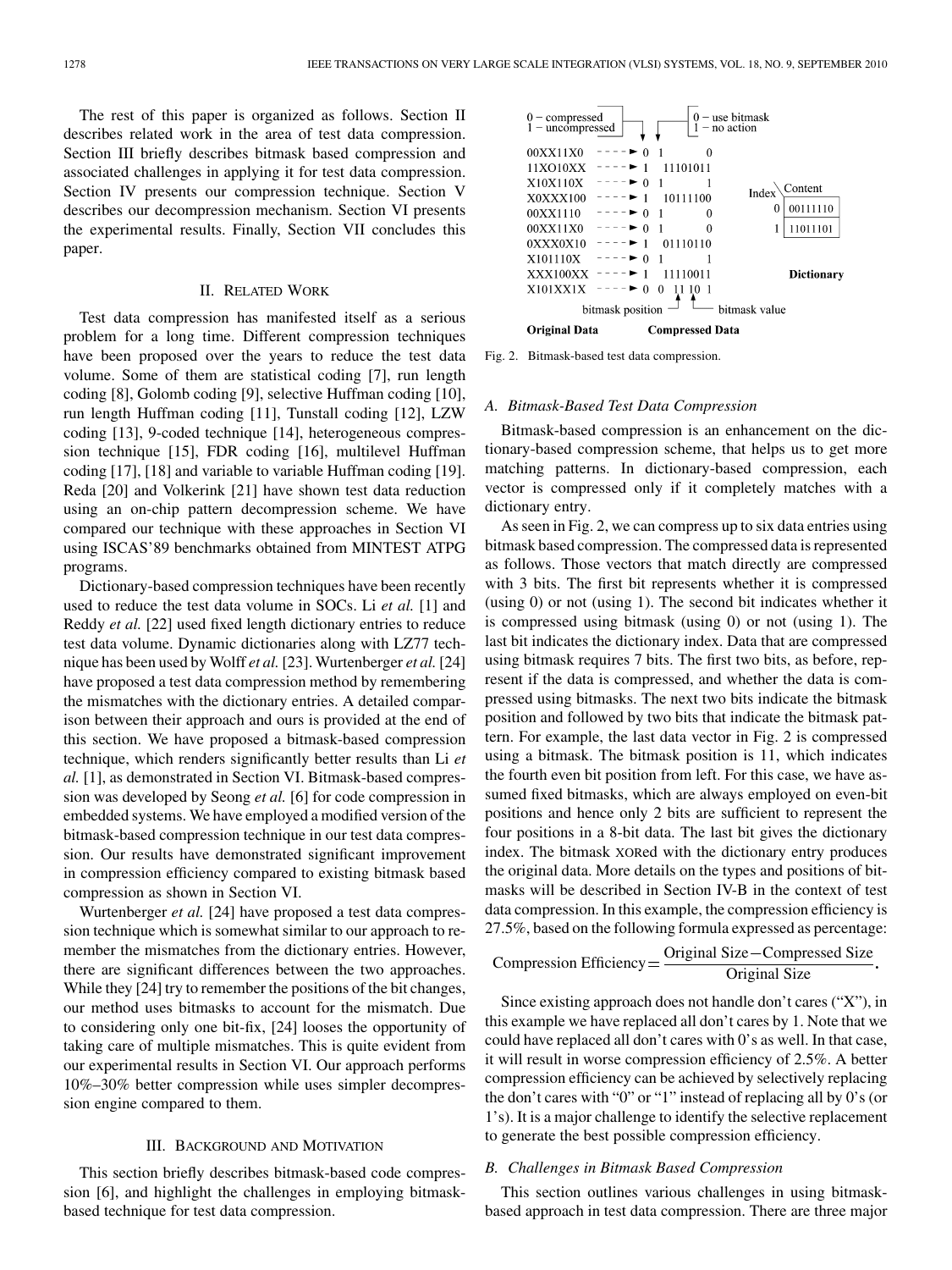

Fig. 3. Bitmask-based test data compression.

challenges in bitmask-based test data compression. The problem is further aggravated since each of these challenges are interdependent and cannot be solved independently.

- 1) *Dictionary Selection*: A profitable dictionary is to be selected which takes into account the bit savings due to frequency matching as well as bitmasks.
- 2) *Bitmask Selection*: Appropriate number and type of bitmasks are to be selected for compression.
- 3) *Don't Care Resolution*: It is necessary to selectively replace each don't care with "0" or "1".

Each of these factors play a crucial role in determining the final compression performance of the algorithm. We begin our discussion with dictionary selection. Frequency of occurrence provided a good base for selection in case of dictionary-based compression, since mismatches would simply be ignored as uncompressed data. However, the scenario is different for bitmaskbased compression, where mismatched data could also be compressed using bitmasks. Therefore, care should be taken to select appropriate dictionary entries that account for the bitmasks as well.

Choosing the number and type of bitmasks for compressing a particular data vector is extremely important. There are different types of bitmasks as well. We have to select bitmasks that are most appropriate for compressing a particular group of data. Sections IV-B and IV-C present our bitmask selection and dictionary selection algorithms, respectively.

Another challenge for test data compression is that selective don't care resolution is difficult and it further complicates the dictionary and bitmask selection. Consider the two vectors: "00XX1X10" and "X0X110X0". Although these two vectors have lot of dissimilarities, it is obvious that they will match. This is because a don't care can be matched with a "0" or a "1" according to the matching pattern. Thus a lot more matching can be obtained in case of vectors with don't cares. Therefore, the dictionary selection and bitmask selection algorithms have to be modified in order to incorporate this factor.

# IV. TEST DATA COMPRESSION USING BITMASKS

We have developed an efficient test data compression algorithm using bitmasks. Fig. 3 presents our bitmask-based test



Fig. 4. Dividing test data into scan chains.

compression methodology. It has four major steps: 1) divide the input test data based on number of scan chains; 2) dictionary selection; 3) bitmask selection; and 4) test compression using don't care resolution, dictionary and bitmask selection.

Algorithm 1 outlines these steps. The first step divides the uncompressed data set to equal length slices for compression as described in Section IV-A. Next, it tries to determine the profitable bitmasks and dictionary using the procedures described in Sections IV-B and IV-C, respectively. The dictionary selection algorithm generates the dictionary entries while the bitmask selection algorithm provides the number and type of profitable bitmasks. Finally, the test compression is performed using the generated dictionary and bitmasks as illustrated in Section IV-D.

# **Algorithm 1** Compression Algorithm

**Inputs**: Test Data

**Output**: Compressed Test Data and Dictionary

Begin

- 1: Divide test data based on scan chains
- 2: Select bitmasks
- 3: Perform dictionary selection
- 4: Compress using selected dictionary and bitmasks
- **Return** compressed test data and dictionary

End

# *A. Division of Test Data Into Scan Chains*

Once we get the input test data, our next task would be to divide them into scan chains of predetermined length. Let us assume that the test data  $T_D$  consists of n test patterns. We divide the scan elements into  $m$  scan chains in the best balanced manner possible. This results in each vector being divided into  $m$  sub-vectors, each of length, say  $l$ . Dissimilarity in the lengths of the sub-vectors are resolved by padding don't cares at the end of the shorter sub-vectors. Thus, all the sub-vectors are of equal length. The  $m$ -bit data which is present at the same position of each sub-vector constitute an  $m$ -bit slice. If there are  $n$  vectors at the beginning, we obtain a total of  $n \times l$  m-bit slices, which is our uncompressed data set that needs to be compressed.

Consider a simple example consisting of two  $(n = 2)$  test patterns 0011 and 1XXX for a design with two scan chains  $(m = 2)$ . Therefore, length of each sub-vector  $l = 2$ . In this case, padding of don't cares is not required. Fig. 4 shows how four slices (XX, 1X, 01, and 01) can be formed with two vectors (001X and 11XX) obtained by scan chain based partitioning of the two original test patterns. These are the four slices that need to be compressed.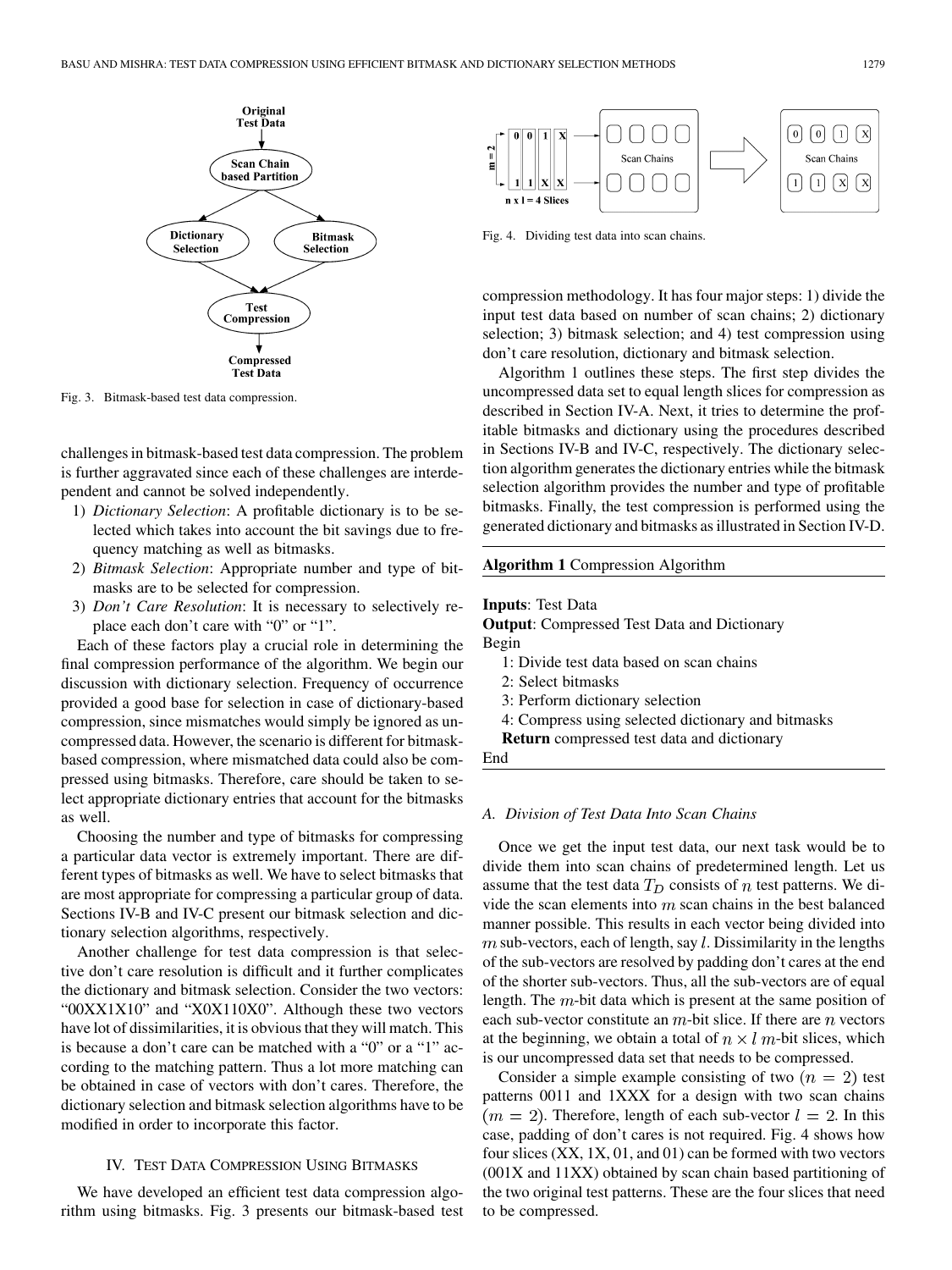| <b>Format for Uncompressed Data</b> |                          |  |  |  |  |  |
|-------------------------------------|--------------------------|--|--|--|--|--|
| <b>Decision</b><br>$(1-bit)$        | <b>Uncompressed Data</b> |  |  |  |  |  |
| <b>Format for Compressed Data</b>   |                          |  |  |  |  |  |

|                                                                  | <b>Decision</b> # of mask $\begin{bmatrix} \n# \text{ of } \mathbf{mask} \\ \text{ has } \n \end{bmatrix}$ Location $\begin{bmatrix} \text{Mask} \\ \text{pattern} \end{bmatrix}$ |  |  |  | $\cdots$ | <b>Dictionary Index</b> |  |  |
|------------------------------------------------------------------|-----------------------------------------------------------------------------------------------------------------------------------------------------------------------------------|--|--|--|----------|-------------------------|--|--|
| $\leftarrow$ Extra bits for considering mismatches $\rightarrow$ |                                                                                                                                                                                   |  |  |  |          |                         |  |  |

Fig. 5. Generic encoding format.

## *B. Bitmask Selection*

Fig. 5 shows the generic encoding formats of bitmask-based compression technique for various number of bitmasks. A compressed data stores information regarding the bitmask type, bitmask location, and the mask pattern itself. The bitmask can be applied on different places on a vector and the number of bits required for indicating the position varies depending on the bitmask type. For instance, if we consider a 32-bit vector, an 8-bit mask applied on only byte boundaries requires 2-bits, since it can be applied on four locations. If we do not restrict the placement of the bitmask, it will require 5 bits to indicate any starting position on a 32-bit vector.

Bitmasks may be sliding or fixed. Fixed bitmasks are referred with the letter  $f$  while sliding bitmasks are referred with the letter s. For example,  $2s$  refers to a sliding bitmask of length 2 while  $2f$  refers to a fixed bitmask of length 2. A fixed bitmask is one which can be applied to fixed locations, such as byte boundaries. However, sliding bitmasks can be applied anywhere in the test vector. Since the fixed bitmasks can be applied only to fixed locations, the number of positions where they can be applied is significantly less compared to sliding bitmasks. Hence, the number of bits needed to represent them are less than sliding bitmasks.

Seong *et al.* [6] has shown that the profitable bitmasks to be selected for code compression are 2s, 2f, 4s, and 4f. However, in case of test data compression, the last two bitmasks are not profitable. This is because the probability that four corresponding contiguous bits will differ in a pair of test data is only 0.2% [25], which can easily be neglected. Therefore, it is not profitable to use bitmasks of length 4 or higher. Thus, we perform our compression by using 1-bit, 2s or 2f bitmasks. The number of bitmasks selected, which depends on both the test vector length and the dictionary entries, can be determined using the following lemma.

*Lemma:* The number of bitmasks is dependent on vector length and dictionary entries.

*Proof:* Let  $L$  be the number of dictionary entries and  $N$  be the vector length. If  $y$  is the number of bitmasks allowed, then in the worst case (when all the bitmasks are  $2s$ ), the number of bits required is shown below which should be less than  $N$ .

$$
no\_bits = 2 + log_2 L + log_2 y + y \times (2 + (log_2 N))
$$

The first two bits are required to check whether the data is compressed or not, and if compressed, whether bitmask is used or not. The maximum number of bitmasks allowed can be found

by equating the above expression with  $N$ , so that the worst case condition holds. Therefore,  $y$  can be expressed as follows.

$$
y = \frac{N - 2 - \log_2 L}{2 + \log_2 N} - \frac{\log_2 y}{2 + \log_2 N}
$$

We can see that it is not easy to compute  $y$  since both sides of the equation contain y related terms. Since  $y \le N$ , it is a safe measure to replace the right-most term (the term after the subtraction sign) with 1. Therefore, the following equation for  $y$  (floored to the nearest integer) will provide the maximum number of bitmasks that are profitable.

$$
y = \frac{N - 2 - \log_2 L}{2 + \log_2 N} - 1
$$

### *C. Dictionary Selection*

The dictionary selection algorithm is a critical part in bitmask-based test data compression. Similar to Li *et al.* [1], we used the classical clique partitioning algorithm of graph theory [26]. The clique-partitioning problem basically refers to the breaking up of a graph into several cliques, such that the nodes within one clique are all interconnected. This problem is NP-hard [27], so heuristic approaches are used to solve it in real time.

A graph G is drawn with  $n \times l$  nodes, where each node signifies a  $m$ -bit test vector. An edge is drawn between two nodes when they are *compatible*. Two nodes are said to be compatible if they meet any one of the following two requirements: 1) for all positions, the corresponding characters in the two vectors are either equal or one of them is a don't care; or 2) two vectors can be matched by predetermined profitable bitmasks. Each edge also contains weight information. The weight is determined based on the number of bits that can be saved by using that edge (direct or bitmask-based matching).

Based on this graph model, we developed three dictionary selection techniques: 1) two-step method (TSM); 2) method using compatible edges (MCE) without edge weights; 3) MCE with edge weights (MEW). Each of these techniques uses a variant of well-known clique partitioning algorithm. The remainder of this section describes these three techniques in detail.

*1) Two-Step Method:* In TSM, we consider only edges that are formed by direct matching. In other words, the graph will not have any edges corresponding to bitmask-based matching. Then a clique partitioning algorithm [1] is performed on the graph. This is a heuristics-based procedure that selects the node with the largest connectivity and is entered as the first entry to a clique. Now, the nodes connected with it are analyzed, and the node having the largest connectivity among these (and not in the entire graph) is selected. This process is repeated until no node remains to be selected. The entries of the clique are deleted from the graph. The algorithm is repeated until the graph becomes empty. The clique partitioning algorithm is used in MCE and MEW as well.

Since we have a predefined number of dictionary entries, two possibilities may arise. The number of cliques selected may be greater than the predefined number of entries or vice versa. In the latter case, we just need to fill in the dictionary entries with those obtained from clique partitioning. However, if the number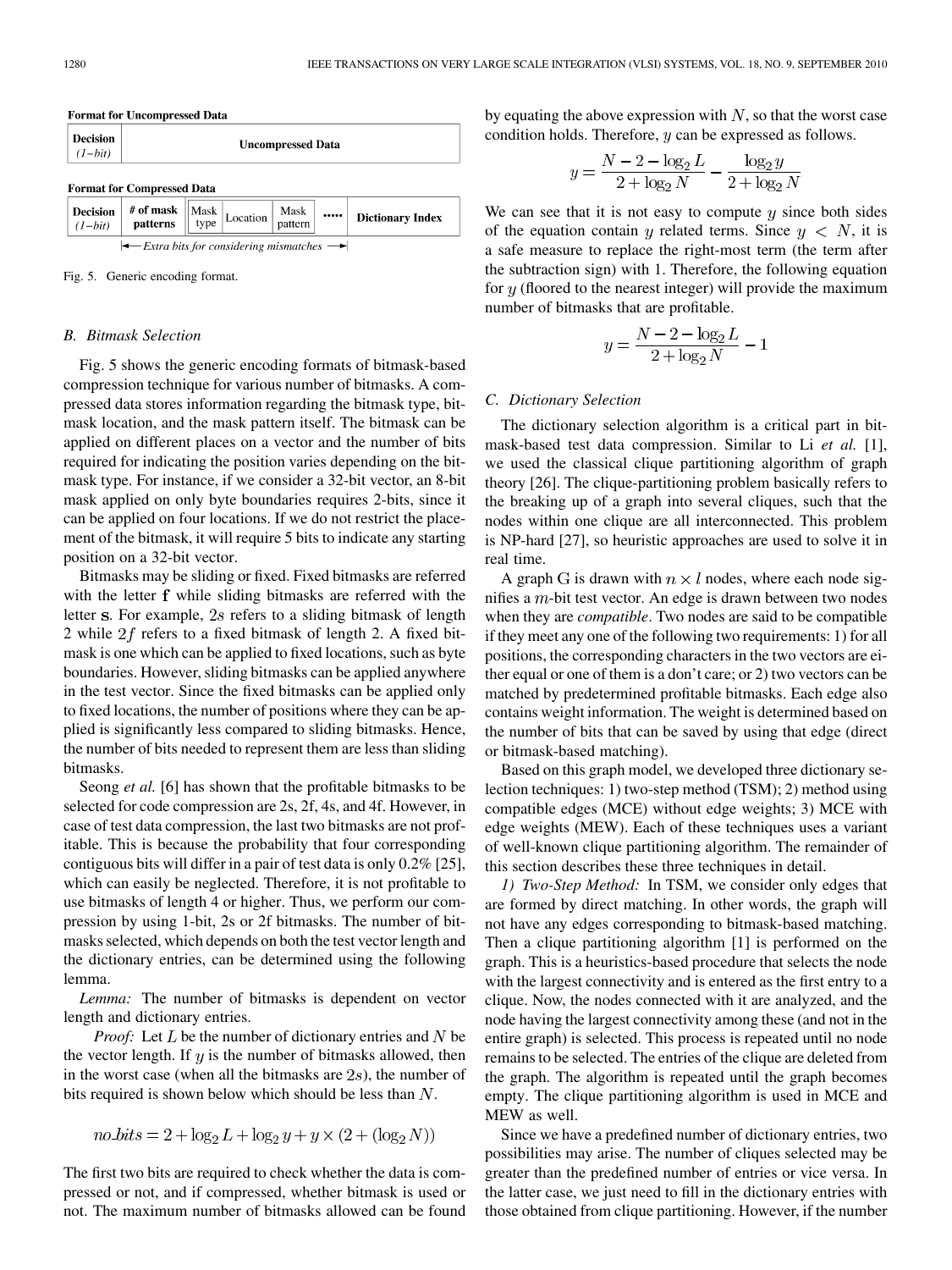of cliques is larger, we have to select the best dictionary entries as illustrated in Algorithm 2 by considering maximum overall savings using both frequency and bitmasks.

**Algorithm 2** Selection of Profitable Dictionary Entries

**Inputs**: 1. Dictionary entries,  $S$ , from clique partitioning 2. Original Test Data Vectors, 3. No. of entries allowed, **Output**: Set of N profitable dictionary entries Begin  $ProfitableEntries = \{\};$ 1: **for** each dictionary entry Compute savings by frequency and bitmasks. 2: **for** count from 1 to 2.1 Select the entry  $D$  with maximum savings. 2.2  $ProfitableEntries += D;$  $2.3 S = S - D.$  $2.4V = V$  – entries compressed by D. 2.5 Recompute the savings of  $S$  using  $V$ **Return** *ProfitableEntries* End

*2) Method Using Compatible Edges (MCE) Without Edge Weights:* In MCE, weight of all the edges (direct or bitmask-based match) are considered equal. A clique selection algorithm is then performed in the same way as discussed in Section IV-C1.

*3) MCE With Edge Weights (MEW):* MEW is same as MCE except that we consider edge weights. As indicated earlier, the edge weight is determined based on the number of bits saved if that edge is used for direct or bitmask-based matching. During clique partitioning, instead of connectivity, the total savings by each node is taken into account. The total savings by each node is obtained as the sum of weights of edges originating from that node.

We illustrate how these three methods work using the example test data set in Table I. The resultant graph is shown in Fig. 6. The straight lines in the graph indicate a direct match while the dotted lines signify a match by applying one bitmask. Obviously, the dotted lines will be absent in case of TSM. The dotted lines will have the same weight as the straight lines for MCE. However, they will have different weights in case of MEW. In case of MEW, the weight is determined based on the number of bits saved by using that edge (direct or bitmask match).

When we try to compress these data using TSM, the cliques selected are  $\{1,2,3\}$  and  $\{8,9,10\}$ . The compression efficiency is obtained as 46.25%. However, when we compress using either MCE or MEW, the cliques selected are  $\{4, 5, 6, 7\}$  and  $\{1, 2, 3\}$ , resulting in improved compression efficiency of 48.75%.

## *D. Test Compression: An Example*

We return to the same example as in Section III-A. Now we try to compress the data using our proposed algorithm in Fig. 7. It can be seen that the don't cares selectively attain values 0 and 1 according to the dictionary entries. The example shows that



Fig. 6. Graph model for the test data in Table I.

TABLE I TEST DATA SETS



Fig. 7. Compression using bitmasks.

we are able to compress 9 out of 10 test vectors. The final test data size is 52, which is equivalent to a compression efficiency of 35%, 7.5% more than what we obtained in Section III-A.

#### V. DECOMPRESSION MECHANISM

We have proposed the design of a decompression engine (DCE), shown in Fig. 8, that can easily handle bitmasks and provide fast decompression. The design of our engine is based on the one cycle decompression engine proposed by Seong *et al.* [6]. The most important feature is the introduction of XOR gate in addition to the decompression scheme for dictionary based compression. The decompression engine generates a test data length bitmask, which is then XORed with the dictionary entry. The test data length bitmask is created by applying the bitmask on the specified position in the encoding. The generation of bitmask is done in parallel with dictionary access, thus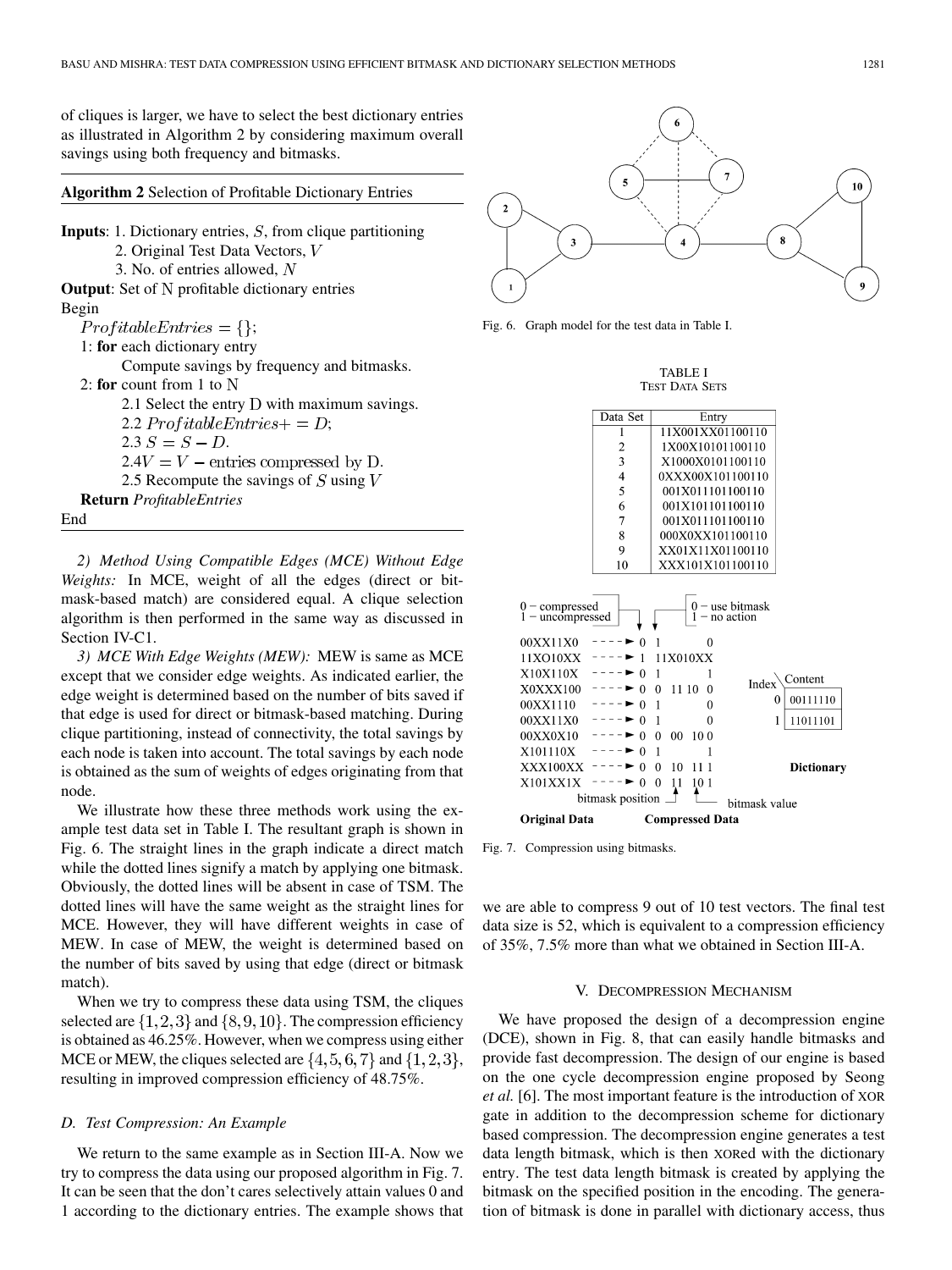

Fig. 8. Decompression engine for bitmask-based encoding.

reducing additional penalty. The DCE can decode more than one compressed data in one cycle.

Algorithm 3 provides an overview of our decompression procedure. The decompression engine takes the compressed vector as input. It checks the first bit to see whether the data is compressed. If the first bit is "1" (implies uncompressed), it directly sends the uncompressed data to the output buffer. On the other hand, if the first bit is a "0", it implies this is a compressed data. Now, there are two possibilities in this scenario. The data may be compressed directly using dictionary entry or may have used bitmasks. The decompression engine will operate differently in these two cases.

## **Algorithm 3** Decompression of compressed test data

**Inputs**: Compressed test vectors, length of uncompressed test vector  $l$ , dictionary entries

**Output**: Uncompressed (original) test vectors

Begin

1: Let  $p$  be the first bit of the compressed string

2: if  $p == 1$ 

The remaining bits are the uncompressed string Go to step 9

- 3: Let  $q$  be the second bit of the compressed string
- 4: **if**  $q == 1$

The remaining bits correspond to dictionary index It is a direct match, read the dictionary entry Go to step 9

- 5: Read respective bits for mask values and positions
- 6: Compose final bitmask using the data from step 5
- 7: Read the dictionary entry based on dictionary index
- 8: Perform XOR of dictionary entry with final bitmask to generate the uncompressed string.
- 9: Send the uncompressed string to the DUT

End

The DCE distinguishes between the two by looking at the second bit. If the second bit is "0", it signifies that it has been matched using only dictionary entry. The index of the dictionary entry is used to read from the dictionary, and the content is transferred to the output buffer. On the other hand, if the second bit is "1", the engine knows that the data has been compressed using

TABLE II COMPRESSION EFFICIENCY OF OUR THREE COMPRESSION SCHEMES

|          | Best Compression Efficiency(%) |                         |      |  |  |  |  |
|----------|--------------------------------|-------------------------|------|--|--|--|--|
| Circuits | <b>TSM</b>                     | $\overline{\text{MCE}}$ | MEW  |  |  |  |  |
| s9234    | 86.7                           | 87.6                    | 87.5 |  |  |  |  |
| s13207   | 91.9                           | 92                      | 92   |  |  |  |  |
| s15850   | 88.7                           | 88                      | 88.1 |  |  |  |  |
| s38417   | 71.5                           | 73.6                    | 74   |  |  |  |  |
| s38584   | 76.4                           | 76.6                    | 76.5 |  |  |  |  |

bitmasks. Now, the DCE extracts the number and positions of the bitmasks from the compressed data. It extracts the index corresponding to the dictionary entry as well. It then proceeds to create a bitmask. Initially, it creates a vector of the length of the uncompressed vector. It then finds the positions and types of bitmasks and inserts the bitmasks in those positions. Along with the bitmask generation, it does a parallel dictionary lookup in the same way as traditional dictionary based compression. The two results are now XORed. The final result is sent to the output buffer.

# VI. EXPERIMENTS

In this section, we compare the compression performance and decompression overhead of our approach with other popular test compression algorithms. Section VI-A compares the compression efficiency, while Section VI-B presents the decompression overhead. To demonstrate the usefulness of our method, we have applied it on the tests which were obtained from the MINTEST ATPG program [28] for the five largest ISCAS'89 circuits.

# *A. Compression Performance*

Table II shows the compression performance of TSM, MCE, MEW using the five largest ATPG programs. As expected, MCE and MEW generated better compression by exploiting compatible edges and thereby selecting larger cliques. However, larger clique may not always generate better results when TSM is able to directly match with a large number of test vectors. For example, in case of s15850, TSM has performed better than others due to the fact that almost 88% of the test vectors are matched directly in TSM, whereas around 65% of the test vectors are directly matched using MCE and MEW.

To compare the performance of MEW and MCE, we analyze s38417. As expected, for s38417 in Table II, MEW performs better than MCE, which in turn performs better than TSM. The is due to the fact that a large number of test vectors can be compressed using one or two bitmasks. The number of directly matched test vectors for TSM, MCE, and MEW are 54%, 38%, and 37%, respectively. However, when we consider matching by one or two bitmasks, TSM only covers 8%, while MCE and MEW matches 31.5% and 34% respectively. This huge disparity in bitmask-based matches makes MEW the best method followed by MCE. In some cases, like s9234, MCE is seen to perform 0.1% better than MEW because using MCE, almost 91% of the test vectors can be compressed either directly or using one or two bitmasks. However, for MEW, the number reduces to 90.4%. This minor disparity is due to the fact that we use heuristic method for clique partitioning.

Table III compares the run time information for compression of the test cases obtained from the five largest ATPG programs.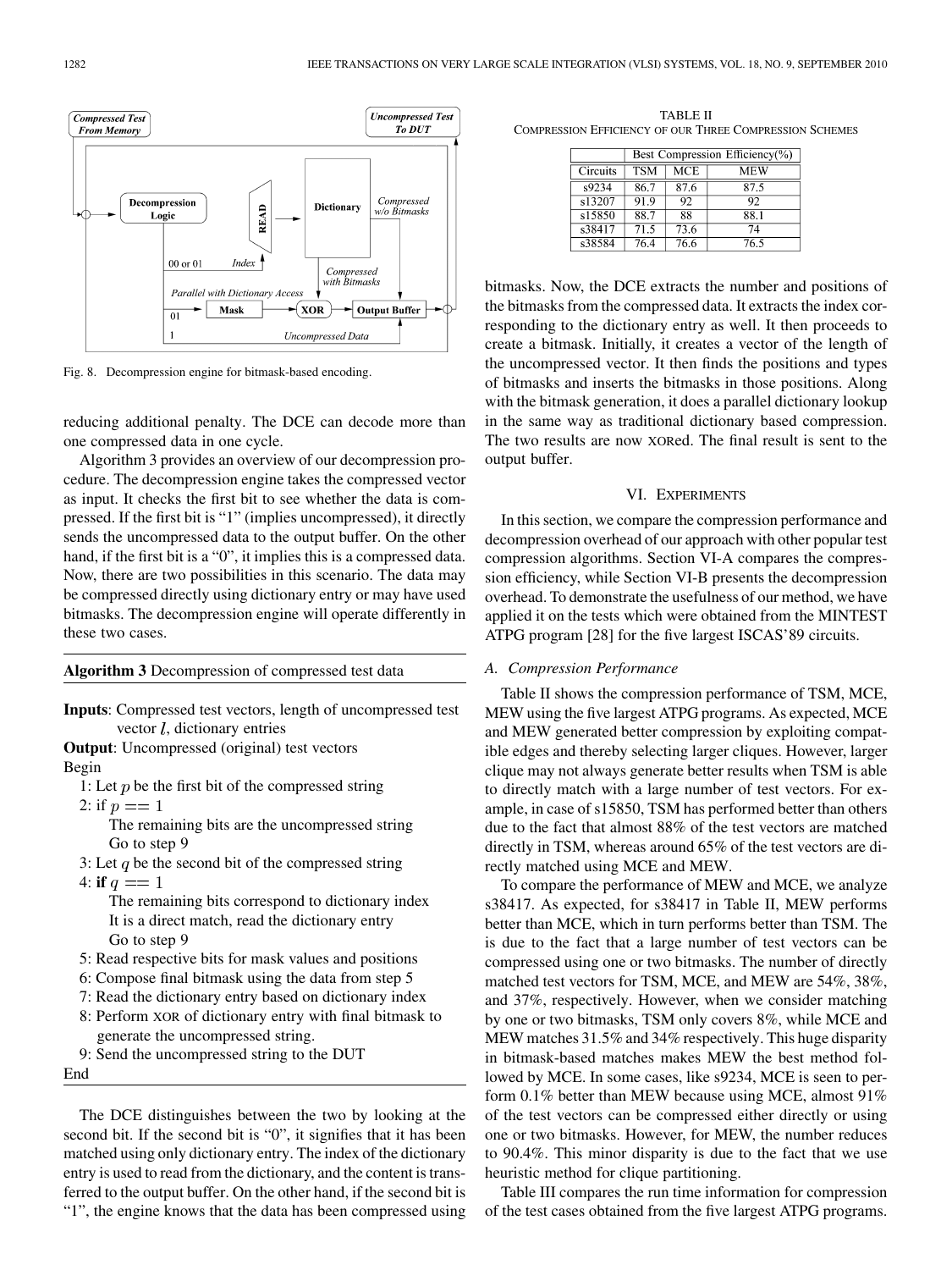TABLE III COMPRESSION TIME OF OUR THREE COMPRESSION SCHEMES



100%  $90%$  $80%$ Compression 70% 60% 50% 40% 30% 20% 10% 0% s9234 s15850 s13207 s38417 s384584 Circuits

Fig. 9. Compression efficiency for different circuits.

TABLE IV COMPARISON OF COMPRESSION EFFICIENCY FOR DIFFERENT CIRCUITS



Fig. 10. Compression performance of s15850 for different scan chain lengths and 64 dictionary entries.

It can be seen that although MEW is expected to give the best compression performance, it takes the largest compression time.

In the remainder of this section, our proposed approach refers to MEW. We compare the compression performance of our approach with those obtained by employing the algorithms of Li *et al.* [1] and Seong *et al.* [6]. Fig. 9 shows the comparison between the three techniques. Here, we have considered only 128 scan chains. We have compared the test data obtained from the 5 largest circuits using 128 dictionary entries.

The first bar represents the compression if bitmask-based compression technique [6] is directly applied for compressing the test data. The second bar represents the compression using dictionaries of fixed-length indices [1]. The third bar, which represents our method, gives the best compression efficiency.

■ Proposed Method (MEW) ■ Dictionary based ■ Selective Huffman



Fig. 11. Compression performance of s15850 for different scan chain lengths and 128 dictionary entries.

TABLE V COMPRESSION EFFICIENCY FOR DIFFERENT CIRCUITS

|         |            | Best Compression Efficiency(%) |              |  |  |
|---------|------------|--------------------------------|--------------|--|--|
| Circuit | Dictionary | Bitmask based                  | Our approach |  |  |
|         | Entries    | Compression                    |              |  |  |
| c1355   | 16         | 34.27                          | 60.28        |  |  |
| c499    | 16         | 59.15                          | 62.06        |  |  |
| c6288   | 16         | 33.64                          | 66.35        |  |  |



Fig. 12. Compression performances of different circuit combinations with our approach and dictionary-based compression.

TABLE VI COMPARISON OF COMPRESSION EFFICIENCY FOR DIFFERENT CIRCUITS

|         |     | Compression Efficiency   | Compression Efficiency      |              |  |  |
|---------|-----|--------------------------|-----------------------------|--------------|--|--|
|         |     | $64$ -bit scan chains(%) | 128-bit scan chains $(\% )$ |              |  |  |
| Circuit | 241 | Our approach             | 24                          | Our approach |  |  |
| s9234   | 52  | 75.73                    | 45                          | 87.54        |  |  |
| s13207  | 75  | 84.88                    | 81                          | 92.01        |  |  |
| s15850  | 63  | 79.28                    | 64                          | 88.12        |  |  |
| s38417  | 48  | 65.29                    | 37                          | 74.00        |  |  |
| s38584  | 62  | 72.54                    | 67                          | 76.51        |  |  |

The key point to be noted here is the difference between the applications of our approach and the algorithm of Seong *et al.* [6]. Although both rely on bitmasks, due to differences in the dictionary selection algorithm, our approach outperforms the conventional bitmask based approach [6] by 30% to 60%. It is also evident that our approach significantly outperforms (up to 30%) the existing dictionary based compression algorithm [1]. This can be attributed to the introduction of bitmasks in our approach. Bitmasks allow bit changes (which was absent in the dictionary-based compression [1]) and thus matches more vectors.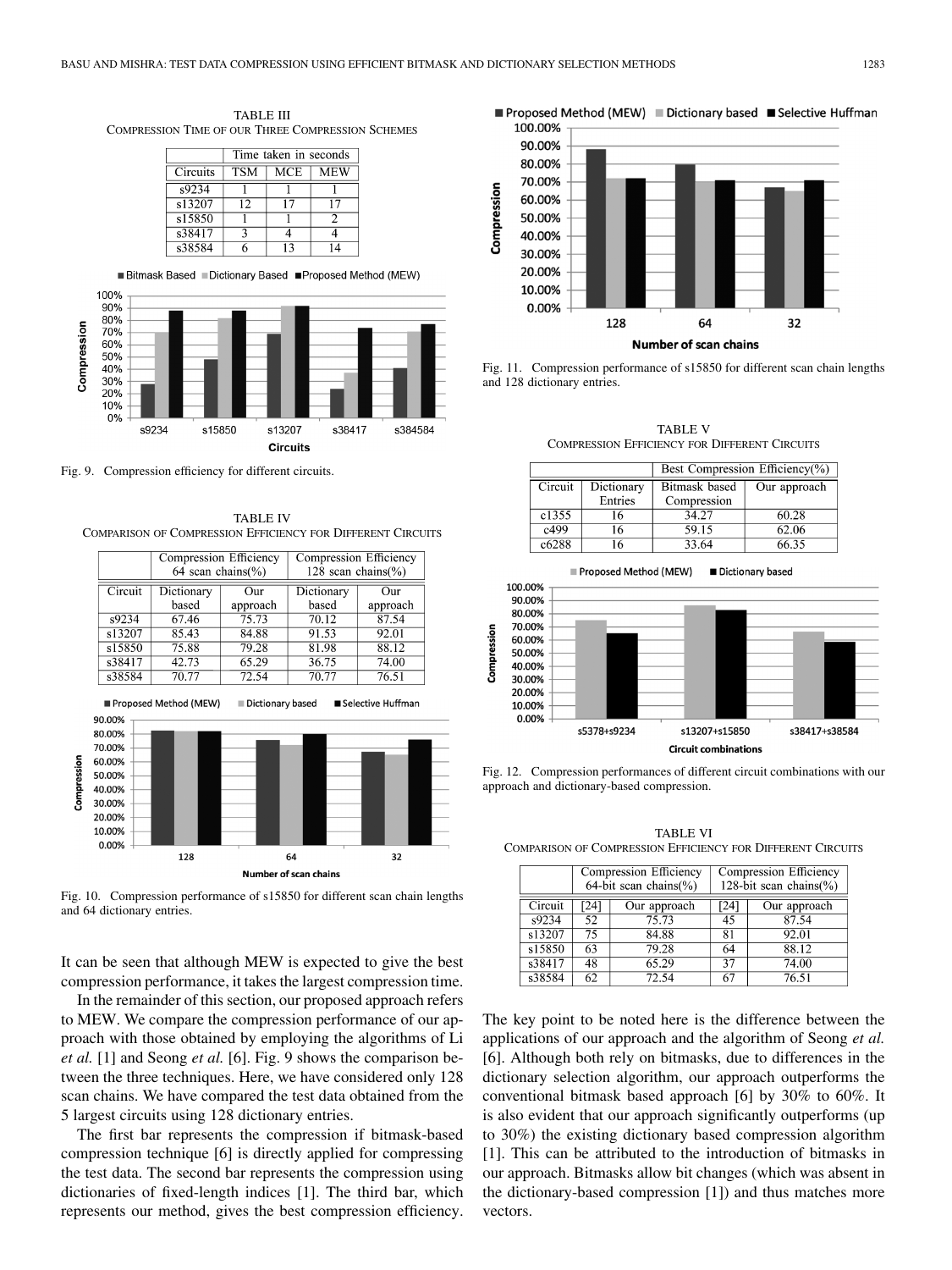TABLE VII PERFORMANCE OF DIFFERENT COMPRESSION SCHEMES USING MINTEST TEST DATA

|          | Best Compression Efficiency(%) |           |            |                 |                   |       |         |         |              |            |      |     |            |
|----------|--------------------------------|-----------|------------|-----------------|-------------------|-------|---------|---------|--------------|------------|------|-----|------------|
|          | <b>Existing Methods</b>        |           |            |                 |                   |       |         |         | Our Approach |            |      |     |            |
| Circuits | Golomb                         | Selective | RL Huff-   | Tunstall        | <b>LZW</b>        | -9    | Var2Var | Hetero. | Multilevel   | <b>FDR</b> | TSM. | MCE | <b>MEW</b> |
|          | [9]                            | Huffman   | man $[11]$ | $12^{-}$        | 13                | coded | Huffman | comp.   | Huffman      | 16         |      |     |            |
|          |                                | [10]      |            |                 |                   | [14]  | [19]    | '151    | [17, 18]     |            |      |     |            |
| s9234    | 45                             | 54        | 42         | 59              | 71                | 55    | 67      |         | -61          | 61         | 87   | 88  | 88         |
| s13207   | 80                             | 30        | 16         | $3\overline{4}$ | 82                | 85    | -91     | 94      | 89           | 88         | 92   | 92  | 92         |
| s15850   | 63                             | 38        | 32         | 45              | 76                | 71    | 80      | 44      | 75           | 72         | 89   | 88  | 88         |
| s38417   | 28                             | 45        | 44         | 68              | $\overline{\tau}$ | 63    | 64      | -47     | 64           | 65         | 71   | 74  | 74         |
| s38584   | 57                             | 40        | 43         | 50              | 75                | 69    | 72      | -81     | 73           | 64         | 76   | די  | 77         |

TABLE VIII TEST COMPRESSION TIME FOR DIFFERENT TECHNIQUES

|                 | Time needed in seconds |              |  |  |  |  |  |
|-----------------|------------------------|--------------|--|--|--|--|--|
| <b>Circuits</b> | Selective Huffman      | Our approach |  |  |  |  |  |
| s9234           | 2.6                    |              |  |  |  |  |  |
| s13207          | 2.2                    |              |  |  |  |  |  |
| s15850          | 35                     |              |  |  |  |  |  |
| s38417          | 15.8                   |              |  |  |  |  |  |
| s38584          | 17 8                   |              |  |  |  |  |  |

We now compare the compression efficiencies obtained by Li *et al.* [1] with our approach for the test cases obtained from the 5 ATPG programs using both 64- and 128-bit scan chains. Table IV demonstrates that in almost all cases, our approach provides better compression efficiency than dictionary-based compression [1].

We now compare the performance of our approach against the selective Huffman coding [10] on test vectors obtained from one of the largest circuits, that is s15850. Fig. 10 presents the results of comparison of the two compression schemes for 64 dictionary entries and variable number of scan chains. Fig. 11 compares the two approaches for 128 dictionary entries and variable number of scan chains.

It can be seen that our approach works better with greater number of scan chains. The reason is quite obvious. With smaller number of scan chains and larger dictionary entries, less number of bit vectors can be profitably compressed using bitmasks. It is important to note that our approach performs better than the dictionary based compression scheme in all cases. Although the selective Huffman coding gives better compression performance, it has significant decompression area and performance overhead as discussed in Section VI-B.

So far we have demonstrated that our approach outperforms the existing approaches for test data compression in the presence of don't cares in the test data. We have also applied our algorithm in test data sequences which do not have don't cares. These test data are obtained from some of the MINTEST ATPG programs [28]. We have compared results of our approach with those obtained when compressed using the existing bitmaskbased compression method [6]. Table V presents the results of test data compression (without don't cares). As expected, our approach provides better compression than the bitmask-based compression [6].

In our next experiment, we combine pairs of test data sets that have nearly the same number of scan chains and then compress them. This is done in order to test the performance



Fig. 13. Gate numbers for decompression using the three methods for 64 dictionary entries.



Fig. 14. Gate numbers for decompression using the three methods for 128-bit dictionary entries.

of our compression algorithm on really huge data sets which are formed by the combination of a pair of test data. We then compare our approach with the dictionary-based compression algorithm [1]. We create three sets of test data by combining the test data of the circuits in each set. The sets are  $\{s5378, s9234\}$ ,  $\{s13207, s15850\}$ , and  $\{s38417, s38584\}$ . The results are shown in Fig. 12. It can be seen that our approach performs up to 25% better than Li *et al.* [1].

We have compared our approach with the algorithm proposed by Wurtenberger *et al.* [24] that compressed test data by remembering the mismatches from the dictionary entries. The comparison results are given in Table VI for the ISCAS'89 benchmarks. Our approach performs 10%–30% better compression than them.

Table VII presents the comparison of our approaches (TSM, MCE, and MEW) with various existing compression techniques. Table VIII compares our test compression time with that of selective Huffman coding.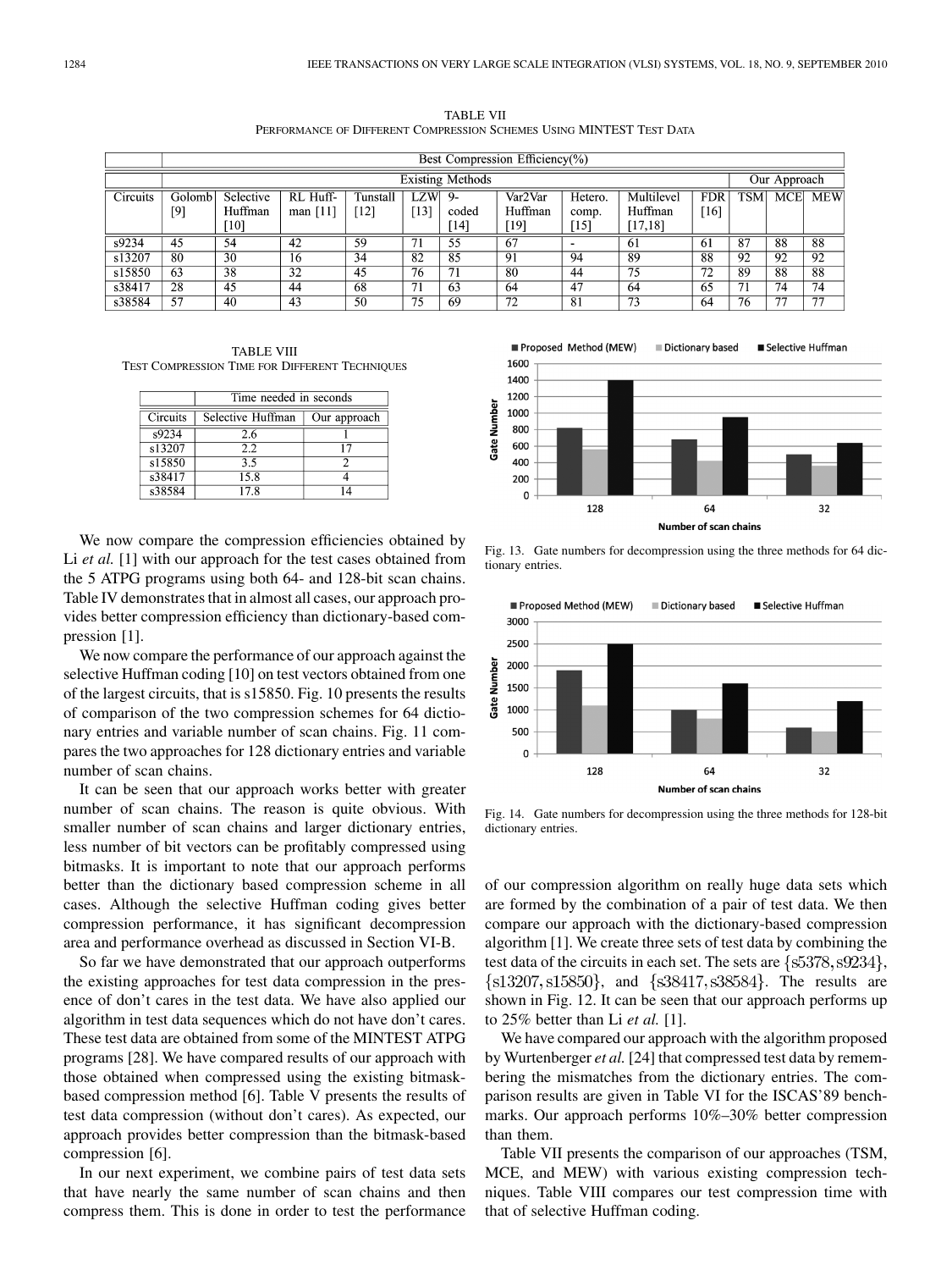# *B. Decompression Overhead*

This section compares area overhead of our DCE with other approaches. We have used the DCE to decompress the compressed data obtained from s15850. The results are compared with those obtained using dictionary based compression [1] and selective Huffman-based compression [10].

Fig. 13 shows the results for 64 dictionary entries while Fig. 14 presents it for 128 dictionary entries. In both cases our method requires less area (number of gates) compared to selective Huffman-based encoding. However, it requires larger area compared to dictionary-based compression. This is quite obvious since dictionary based compression has only few states, whereas we need more states due to use of bitmasks. Our decompression engine has three primary components that contribute to the area overhead: SRAM to store the dictionary, bitmask generation logic, and final XOR. The last two components are not needed in dictionary-based compression.

# VII. CONCLUSION

This paper presented a test compression algorithm that combines the advantages of dictionary-based compression [1] and bitmask-based compression [6]. This paper developed efficient bitmask and dictionary selection techniques for test data compression in order to create maximum matching patterns in the presence of don't cares. Our test compression technique used the dictionary and bitmask selection methods to significantly reduce the testing time and memory requirements. We have applied our algorithm on various benchmarks and compared our results with existing test compression techniques. Our algorithm outperforms existing dictionary based compression [1] by up to 30%, giving a best possible compression of 92%. Our approach also generates up to 60% improvement in compression efficiency compared to bitmask-based compression [6] without introducing any additional performance or area overhead.

## ACKNOWLEDGMENT

The authors would like to thank Prof. K. Chakrabarty for providing the test data for ISCAS'89 benchmarks obtained from MINTEST ATPG programs.

#### **REFERENCES**

- [1] L. Li, K. Chakrabarty, and N. Touba, "Test data compression using dictionaries with selective entries and fixed-length indices," *ACM Trans. Des. Autom. Electron. Syst.*, vol. 8, no. 4, pp. 470–490, 2003.
- [2] H. Wunderlich and G. Kiefer, "Bit-flipping BIST," in *Proc. Int. Conf. Comput.-Aided Des.*, 1996, pp. 337–343.
- [3] N. Touba and E. McCluskey, "Altering a pseudo-random bit sequence for scan based bist," in *Proc. Int. Test Conf.*, 1996, pp. 167–175.
- [4] F. Hsu, K. Butler, and J. Patel, "A case study on the implementation of Illinois scan architecture," in *Proc. Int. Test Conf.*, 2001, pp. 538–547.
- [5] M. Ros and P. Sutton, "A hamming distance based VLIW/EPIC code compression technique," in *Proc. Compilers, Arch., Synth. Embed. Syst.*, 2004, pp. 132–139.
- [6] S. Seong and P. Mishra, "Bitmask-based code compression for embedded systems," *IEEE Trans. Comput.-Aided Des. Integr. Circuits Syst.*, vol. 27, no. 4, pp. 673–685, Apr. 2008.
- [7] M.-E. N. A. Jas, J. Ghosh-Dastidar, and N. Touba, "An efficient test vector compression scheme using selective Huffman coding," *IEEE Trans. Comput.-Aided Des. Integr. Circuits Syst.*, vol. 22, no. 6, pp. 797–806, Jun. 2003.
- [8] A. Jas and N. Touba, "Test vector decompression using cyclical scan chains and its application to testing core based design," in *Proc. Int. Test Conf.*, 1998, pp. 458–464.
- [9] A. Chandra and K. Chakrabarty, "System on a chip test data compression and decompression architectures based on Golomb codes," *IEEE Trans. Comput.-Aided Des. Integr. Circuits Syst.*, vol. 20, no. 3, pp. 355–368, Mar. 2001.
- [10] X. Kavousianos, E. Kalligeros, and D. Nikolos, "Optimal selective Huffman coding for test-data compression," *IEEE Trans. Computers*, vol. 56, no. 8, pp. 1146–1152, Aug. 2007.
- [11] M. Nourani and M. Tehranipour, "RL-Huffman encoding for test compression and power reduction in scan applications," *ACM Trans. Des. Autom. Electron. Syst.*, vol. 10, no. 1, pp. 91–115, 2005.
- [12] H. Hashempour, L. Schiano, and F. Lombardi, "Error-resilient test data compression using Tunstall codes," in *Proc. IEEE Int. Symp. Defect Fault Tolerance VLSI Syst.*, 2004, pp. 316–323.
- [13] M. Knieser, F. Wolff, C. Papachristou, D. Weyer, and D. McIntyre, "A technique for high ratio LZW compression," in *Proc. Des., Autom., Test Eur.*, 2003, p. 10116.
- [14] M. Tehranipour, M. Nourani, and K. Chakrabarty, "Nine-coded compression technique for testing embedded cores in SOCs," *IEEE Trans. Very Large Scale Integr. (VLSI) Syst.*, vol. 13, pp. 719–731, Jun. 2005.
- [15] L. Lingappan, S. Ravi, A. Raghunathan, N. K. Jha, and S. T. Chakradhar, "Test-volume reduction in systems-on-a-chip using heterogeneous and multilevel compression techniques," *IEEE Trans. Comput.-Aided Des. Integr. Circuits Syst.*, vol. 25, no. 10, pp. 2193–2206, Oct. 2006.
- [16] A. Chandra and K. Chakrabarty, "Test data compression and test resource partitioning for system-on-a-chip using frequency-directed run-length (FDR) codes," *IEEE Trans. Computers*, vol. 52, no. 8, pp. 1076–1088, Aug. 2003.
- [17] X. Kavousianos, E. Kalligeros, and D. Nikolos, "Multilevel-Huffman test-data compression for IP cores with multiple scan chains," *IEEE Trans. Very Large Scale Integr. (VLSI) Syst.*, vol. 16, no. 7, pp. 926–931, Jul. 2008.
- [18] X. Kavousianos, E. Kalligeros, and D. Nikolos, "Multilevel Huffman coding: An efficient test-data compression method for IP cores," *IEEE Trans. Comput.-Aided Des. Integr. Circuits Syst.*, vol. 26, no. 6, pp. 1070–1083, Jun. 2007.
- [19] X. Kavousianos, E. Kalligeros, and D. Nikolos, "Test data compression based on variable-to-variable Huffman encoding with codeword reusability," *IEEE Trans. Comput.-Aided Des. Integr. Circuits Syst.*, vol. 27, no. 7, pp. 1333–1338, Jul. 2008.
- [20] S. Reda and A. Orailoglu, "Reducing test application time through test data mutation encoding," in *Proc. Des. Autom. Test Eur.*, 2002, pp. 387–393.
- [21] E. Volkerink, A. Khoche, and S. Mitra, "Packet-based input test data compression techniques," in *Proc. Int. Test Conf.*, 2002, pp. 154–163.
- [22] S. Reddy, K. Miyase, S. Kajihara, and I. Pomeranz, "On test data volume reduction for multiple scan chain design," in *Proc. VLSI Test Symp.*, 2002, pp. 103–108.
- [23] F. Wolff and C. Papachristou, "Multiscan-based test compression and hardware decompression using LZ77," in *Proc. Int. Test Conf.*, 2002, pp. 331–339.
- [24] A. Wurtenberger, C. Tautermann, and S. Hellebrand, "Data compression for multiple scan chains using dictionaries with corrections," in *Proc. Int. Test Conf.*, 2004, pp. 926–935.
- [25] K. Basu and P. Mishra, "A novel test-data compression technique using application-aware bitmask and dictionary selection methods," in *Proc. ACM Great Lakes Symp. VLSI*, 2008, pp. 83–88.
- [26] T. Cormen, C. Leiserson, R. Rivest, and C. Stein*, Introduction to Algorithms*. Boston, MA: MIT Press, 2001.
- [27] M. Garey and D. Johnson*, Computers and Intractability: A Guide to the Theory of NP-Completeness*. New York: Freeman, 1979.
- [28] I. Hamzaoglu and J. Patel, "Test set compaction algorithm for combinational circuits," in *Proc. Int. Conf. Comput.-Aided Des.*, 1998, pp. 283–289.